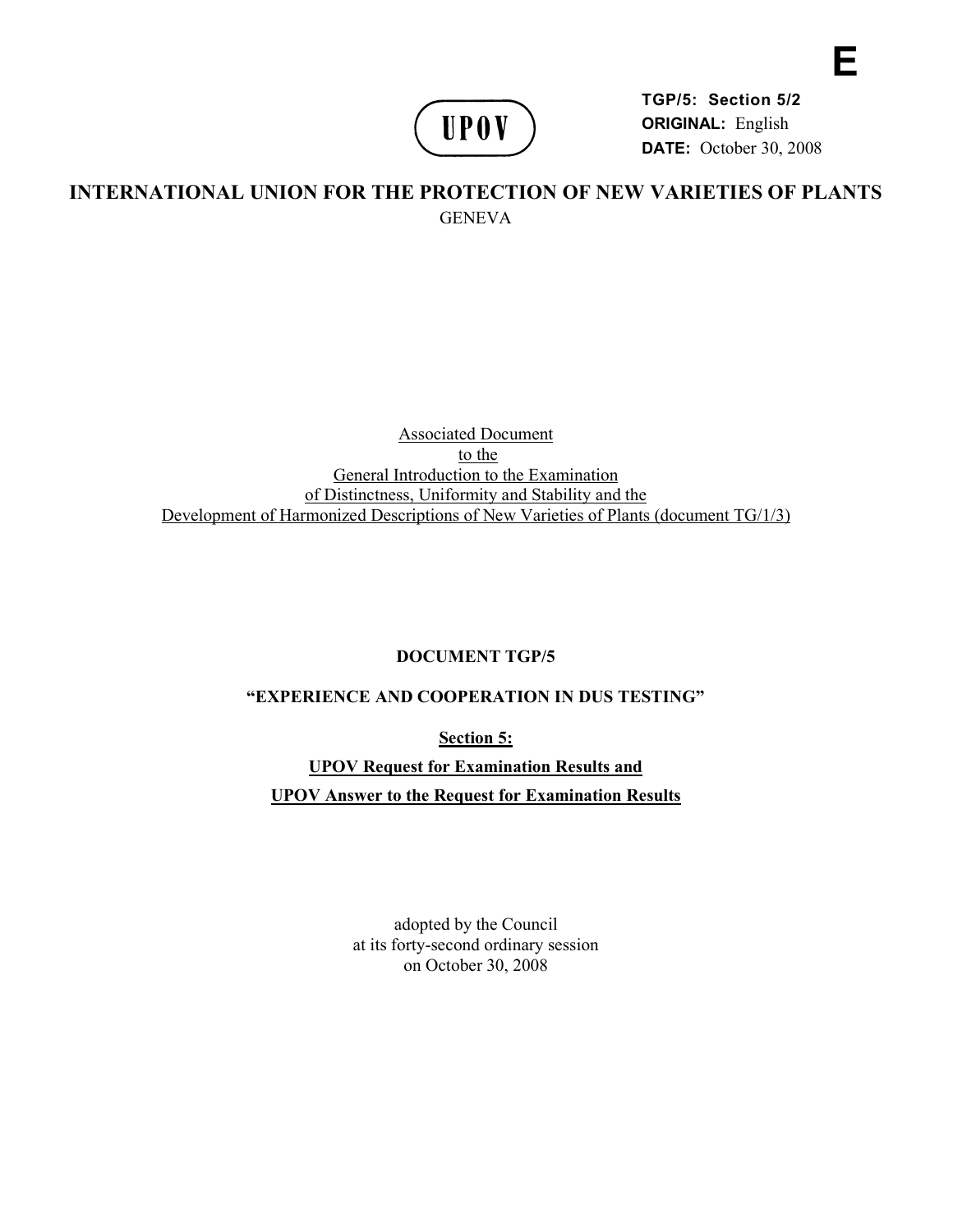## TGP/5: Section 5/2 page 2

# UPOV REQUEST FOR EXAMINATION RESULTS

| 1.              | Requesting authority                                                                                                                      |                                                            |
|-----------------|-------------------------------------------------------------------------------------------------------------------------------------------|------------------------------------------------------------|
| 2.              | Reference number of requesting authority                                                                                                  |                                                            |
| 3.              | Breeder's reference                                                                                                                       |                                                            |
| 4.              | Date of application in requesting member of the Union                                                                                     |                                                            |
| 5.              | Applicant (name and address)                                                                                                              |                                                            |
|                 |                                                                                                                                           |                                                            |
|                 |                                                                                                                                           |                                                            |
| 6.              | (a) Botanical name of taxon                                                                                                               |                                                            |
|                 | (b) UPOV code                                                                                                                             |                                                            |
| 7.              | Common name of taxon                                                                                                                      |                                                            |
| 8.              | (a) Variety denomination                                                                                                                  |                                                            |
|                 | (b) Status of variety denomination:                                                                                                       | proposed $\lceil \; \rceil$<br>approved $\lceil \; \rceil$ |
| 9.              | Person who bred, or discovered                                                                                                            |                                                            |
|                 | and developed, the variety (name and address)                                                                                             |                                                            |
|                 | (if different from applicant)                                                                                                             |                                                            |
| 10 <sub>1</sub> | We would be grateful to receive the report<br>on the examination of the above-mentioned<br>variety. It will be needed for an application: |                                                            |
|                 | for protection<br>(a)                                                                                                                     | $\lceil$ 1                                                 |
|                 | $[(b)$ for [] (to be completed by the Authority as appropriate) <sup>1</sup> ]                                                            | $\Box$                                                     |
| 11.             | A copy of the technical questionnaire<br>completed by the breeder is attached                                                             | $\lceil$ $\rceil$                                          |
| 12.             | According to our information, prior application(s)<br>for the same variety has (have) been made in                                        |                                                            |
|                 |                                                                                                                                           |                                                            |
| 13.             | Please send the official invoice to                                                                                                       |                                                            |
| 14.             | Date                                                                                                                                      |                                                            |
| 15.             | Signature                                                                                                                                 |                                                            |

<sup>|&</sup>lt;br>|<br>| If appropriate, to insert paragraph (b) with the relevant term to cover an official register, for example, of varieties admitted to trade (e.g. National List, Official Catalogue etc.).